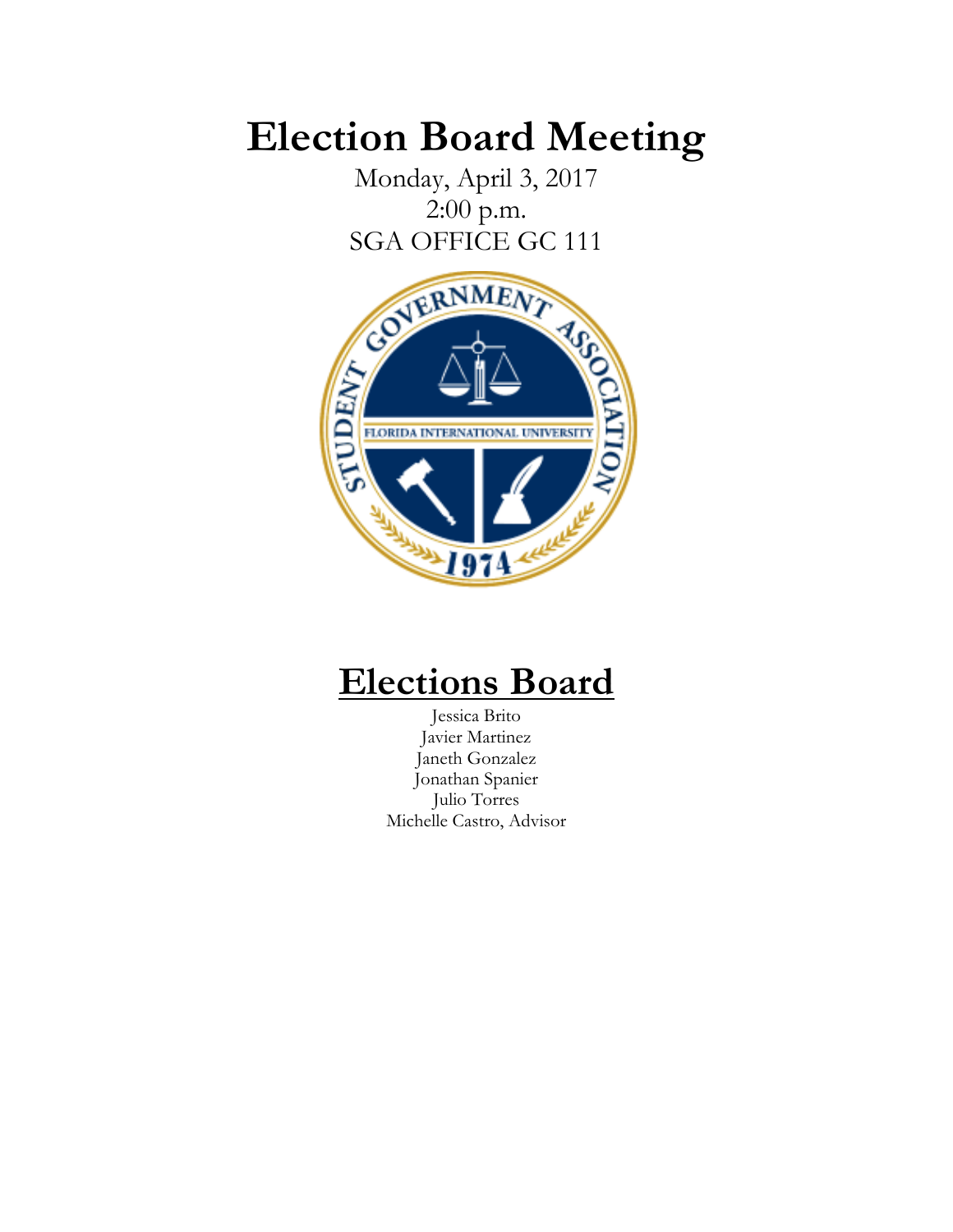### **Attendance**

- 1. Present & voting
	- a. Jessica Brito
	- b. Javier Martinez
	- c. Janeth Gonzalez
	- d. Jonathan Spanier
- 2. Absent
	- a. Julio Torres
	- b. Alejandra Diaz

### **Old Business**

- 1. Poll Workers
	- a. Julio turned in list of poll workers he reached out to
	- b. Poll workers will be provided with a meal voucher, michelle will have them tomorrow
- 2. Schedule for Polling
	- a. Jessica & Javier will be in the GC Lab all Day
	- b. Alejandra will be at the EC Polling Site
	- c. Jonathan Excused absence from polling
	- d. Julio will be helping GC Lab
- 3. Marketing
	- a. Polling flyer will be emailed out tonight by Jessica and posted tomorrow at 8:00 a.m. on the SGA instagram

### **New Business**

- 1. Polling Schedule
	- a. Email Jessica your availability for the second day of voting
- 2. Violations
	- b. Violation submitted on behalf of FIUNITED regarding Alexa Servia
	- c. Motion to discuss violation
		- i. Seconded by Jessica
		- ii. Discussion on Violation
		- iii. Violated
			- 1. ARTICLE VI, SECTION 6.03 (k)(i)(1)&(2)All policies, procedures, and regulations that are required of individual candidates shall be required of political partiesThe leadership of the Political Party shall be defined as the *Party President*, Campaign Manager, and Treasurer, respectively
			- 2. ARTICLE VI, SECTION 6.08 (e)(i)At the discretion of the Elections Board's finding, *candidates are responsible for the actions of any Political Party to which they are affiliated*. In turn, Political Parties are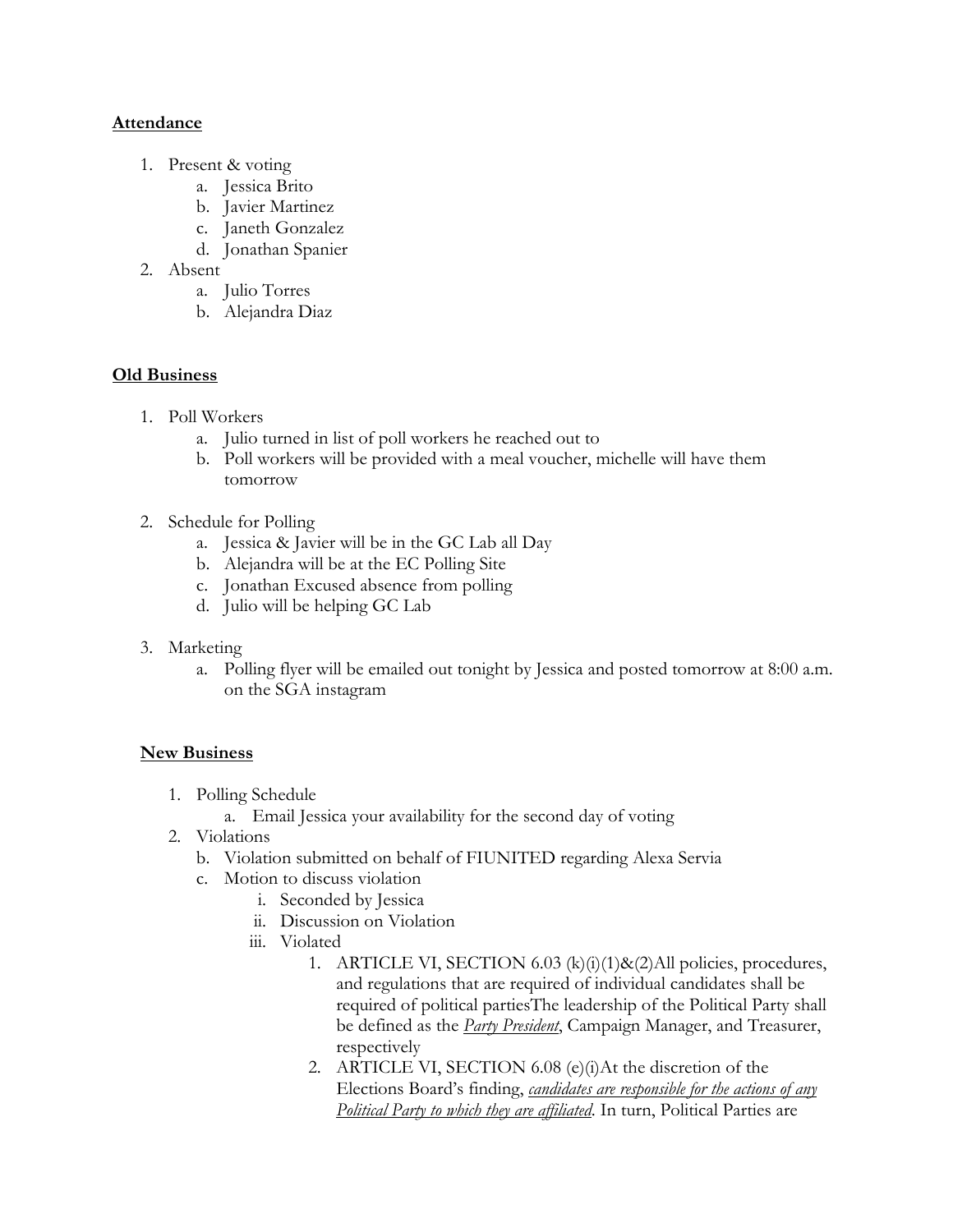responsible for the actions of those candidates for which they campaign and/or represent on the ballot

- 3. ARTICLE VI, SECTION 6.03 (a)(i)*[Campaigning is] defined as* the marketing of a person, idea, or group through promotional material, be it tangibly or online, or through word of mouth, that encourages students to vote for that person, idea, candidate, political party or group
- 4. ARTICLE VI, SECTION 6.06 (c)(ii)(3)*Solicitation inside of the classroom or on vehicles is strictly prohibited*
- 5. ARTICLE VI, SECTION 6.06(c)(ii)(1)The disbursement of promotional material must be done in location and fashion which does not impede the passage of automobile, cars, pedestrian, or bicycle traffic. *The disbursement of promotional material must not interfere with or obstruct the orderly processes of the university or its academic mission*
- 6. ARTICLE VI, SECTION 6.06 (d)(iii)*Promotional material may not be placed in classrooms*, on building roofs, or over campus roads or sidewalks in such a manner to impede the passage automobile, car, foot, or bicycle traffic.
- 7. ARTICLE VI, SECTION 6.06(e)(i)The elections board shall have complete oversight regarding the use, distribution, and *general campaigning via social and digital media during the election cycle*.
- 8. ARTICLE VI, SECTION 6.06(e)(ii)*This oversight shall apply to all candidates and political parties* that begin the application/registration process for the general election.
- 9. ARTICLE VI, SECTION 6.08 (e)(i)*A Political Party may be penalized for any and all violations for which a candidate is accountable.* The Elections Board may follow the same tier system for any subsequent penalties levied against a Party
- iv. Vote
	- 1. unanimous vote on behalf of: Javier Martinez, Jessica Brito, and Jonathan Spanier , Janeth Gonzalez
	- 2. Abstained from voting: Alejandra Diaz & Julio Torres
- d. Violation submitted on behalf on FIUNITED Party Tori Ann Holness
- e. Motion to discuss violation
	- i. Seconded by Javier
	- ii. Discussion on Violation
	- iii. Violated:
		- 1. **ARTICLE VI, SECTION 6.03 (k)(i)(1)** All policies, procedures, and regulations that are required of individual candidates shall be required of political parties
		- 2. **ARTICLE VI, SECTION 6.08 (e)(i)** At the discretion of the Elections Board's finding, candidates are responsible for the actions of any Political Party to which they are affiliated. In turn, Political Parties are responsible for the actions of those candidates for which they campaign and/or represent on the ballot